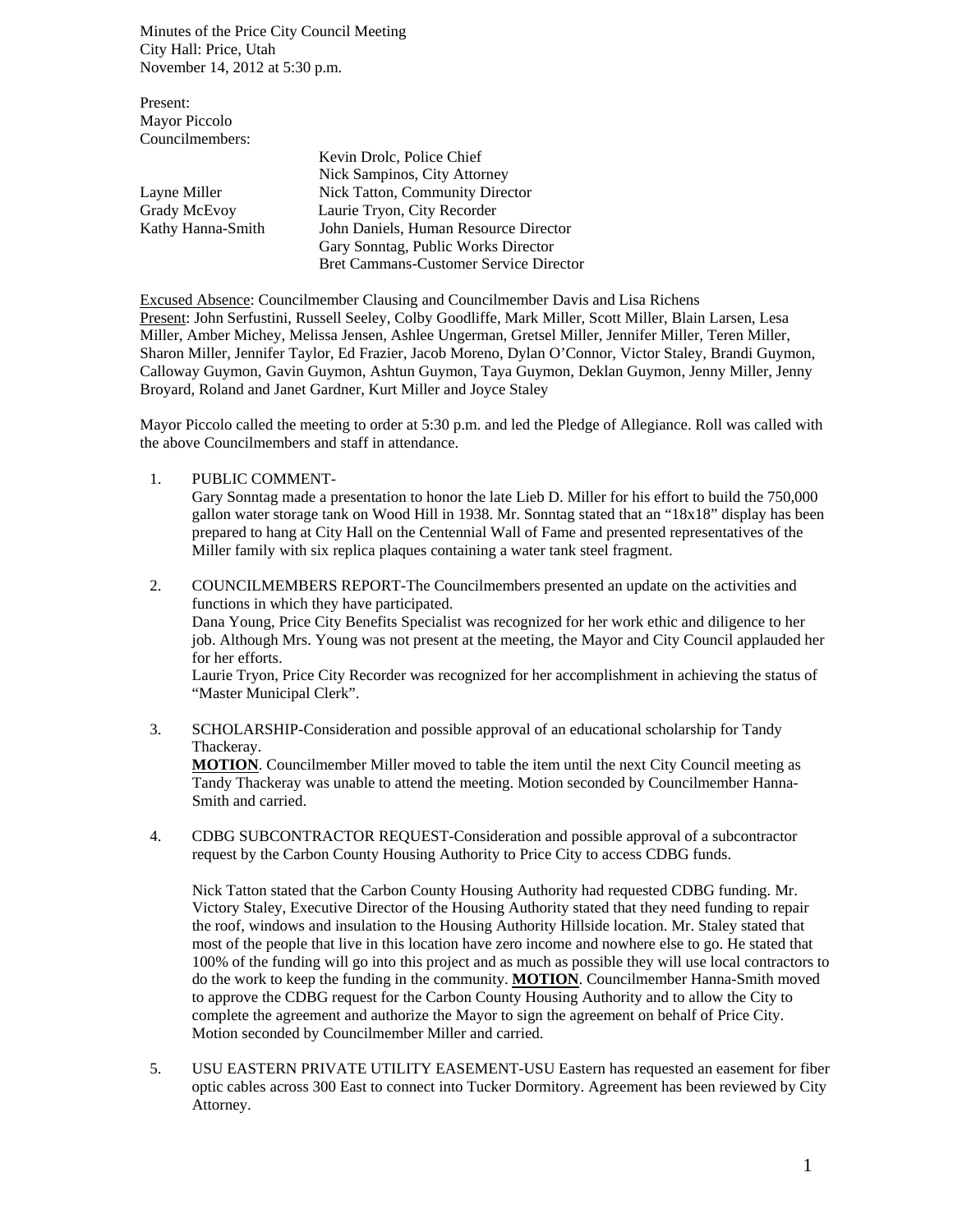**MOTION**. Councilmember McEvoy moved to approve the request for an easement for fiber optic cables across 300 East to connect into Tucker Dormitory. Motion seconded by Councilmember Hanna-Smith and carried.

6. PLANNING AND ZONING COMMISSION-Nick Tatton reported that the Planning and Zoning Commission gave the following recommendations on the applications for Conditional Use Permits: Conditional Use Permit

a. CARBON COUNTY COURTHOUSE-Concept Approval-751 E. 100 N.

Discussion regarding whether or not to have another public hearing took place at both the Planning and Zoning meeting on November 13, 2012 and the City Council meeting. Price City chose not to schedule another public hearing as long as Carbon County continued to meet the criteria on land use for the proposed new Courthouse Building. The City Council agreed with the Planning and Zoning Commission to let the Conditional Use Permit process work. **MOTION**. Councilmember McEvoy to approve the recommendations from Planning and Zoning for concept approval for Carbon County. Motion seconded by Councilmember Miller and carried.

- 7. CONSENT AGENDA-Councilmember Hanna-Smith moved to approve the consent agenda items 7 through 17. Motion seconded by Councilmember McEvoy and carried.
- 8. MINUTES
	- a. October 24, 2012 City Council Meeting
	- b. November 2, 2012 City Council Workshop
- 9. WASHINGTON PARK IMPROVEMENTS PHASE I—(Project #14C-2012) Approval of agreement for design engineering services from Jones and DeMille Engineering to prepare construction plans for use in bid package for construction of new basketball court, horseshoe pits, parking lot and related work. Amount of agreement: \$25,000.00 (Budgeted: ZAP Tax). Agreement has been reviewed by City Attorney.
- 10. WAVE POOL- Authorization to advertise and request bids for new pool blankets for the Wave Pool and to select a bid based on the criteria provided to bidders.
- 11. BUSINESS LICENSES-Authorization to approve a Business License for Great West Construction- (Recip) and Aspen Dermatology-227 N. Westwood Blvd.
- 12. LIBRARY- Authorization to donate Price City Logo miscellaneous playing cards, balls, frisbees etc. to the local National Guard Unit Soldiers stationed in Afghanistan through the efforts of the local National Guard Armory and Tony Basso Auto Group.
- 13. CAREER LADDER PROMOTION Consideration and approval to promote Officer Ralph Vose to Police Officer II in accordance with career ladder guidelines. Reference memorandum dated November 6, 2012.
- 14. RESOLUTION 2012-26-A resolution establishing guidelines for use and conservation of culinary water for outside watering purposes. Rescind resolution 93-02. Encourage wise water use, conservation and accurate metering.
- 15. 300 WEST RECONSTRUCTION-(Project #23C-2011) Approval of agreement for design engineering services from Jones and DeMille Engineering to prepare construction plans for use in bid package for reconstruction of 300 West from 200 South to 600 South and reconstruction of 700 East from Main Street to 100 South. Amount of agreement: \$30,000.00 (Budgeted: City/CIB). Agreement has been reviewed by City Attorney.
- 16. TIMECLOCK SYSTEM-Authorization to approve the purchase of the Export Module and 1-year support with TimeClock Plus for integration of the TimeClock system with Tyler Incode.
- 17. TRAVEL REQUEST: Chief Drolc- Utah Chiefs Conference-Dec. 5-6, 2012, SLC Officer Malmgren-Reid Interview and Interrogation Techniques-April 16-18, 2013-Sandy
- 18. UNFINISHED BUSINESS: No Updates U